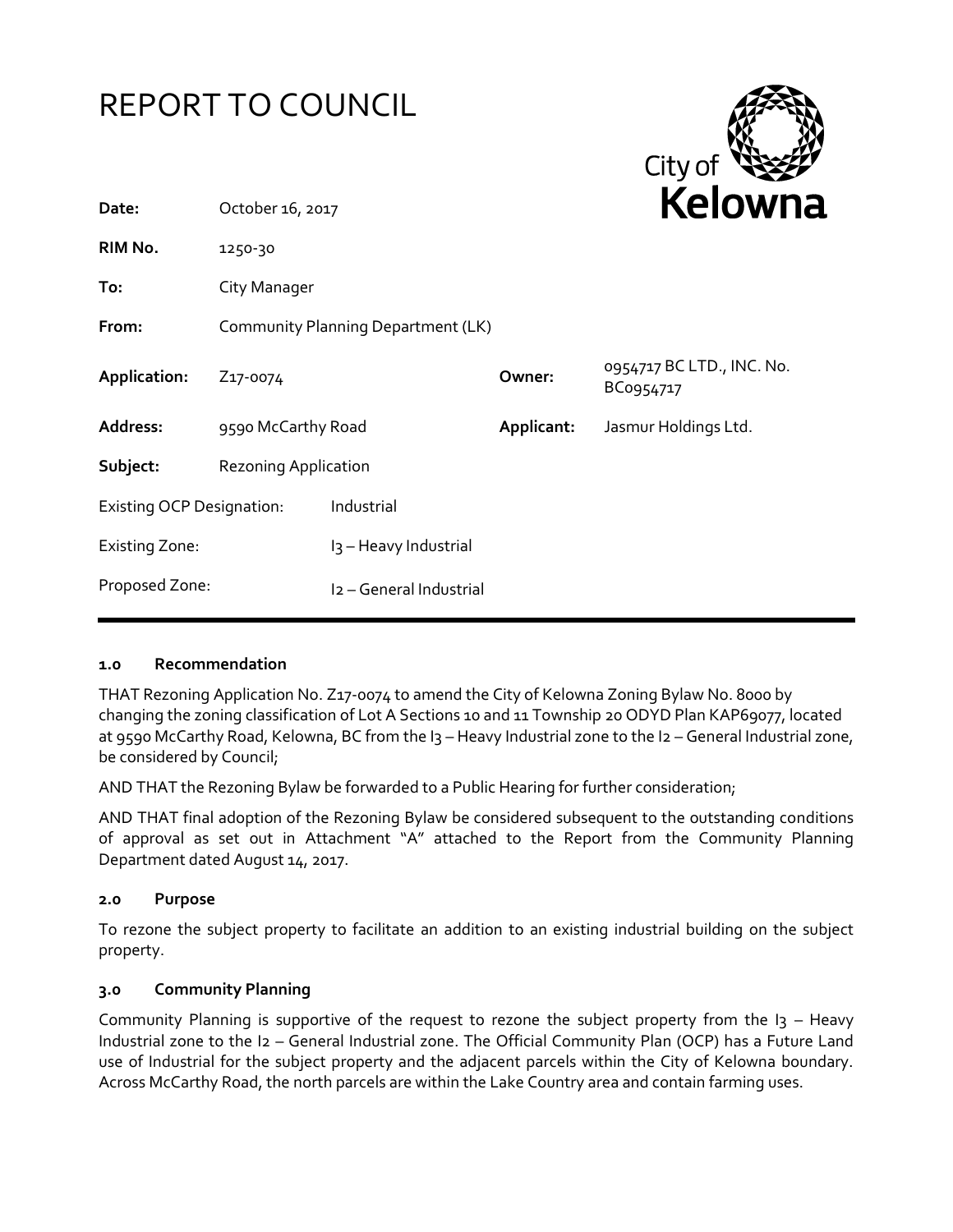# **4.0 Proposal**

# 4.1 Background

Prior to 2000, the property was zoned I2 – General Industrial and was utilized as an outdoor storage yard for vehicles. The business operating on the site was allowed to store vehicles but not to dismantle them. In 2001, Council approved an application to rezone the parcel from the I2 – General Industrial zone to the I3 – Heavy Industrial zone to facilitate the use of Wrecking Yard in order to allow the dismantling of vehicles on the property. The business was in operation until 2008. With the closing of the previous business a building permit was issued in 2009 to allow the construction of a new building on the subject property. This building was utilized for manufacturing.

# 4.2 Project Description

Rezoning the property back to the  $12$  – General Industrial zone from the  $13$  – Heavy Industrial zone will broaden the number of principal uses allowed on the parcel. These uses are much less intensive than those allowed within the Heavy Industrial zone. The rezoning will allow for additions to both the front and the rear of the existing building without requiring any variances to the Zoning Bylaw Development Regulations. The I2 zone has reduced setback requirements from those within the I3 zone as Heavy Industrial is intended for more intensive uses which could pose a nuisance to adjacent properties. As the use of manufacturing is much less intensive than the previous wrecking yard, the proposed addition will have minimal impact to the adjacent properties. Should Council support this rezoning, the applicant could proceed directly to a Building Permit as a Development Permit Application would not be required for the additions.

The parcel is unique in that water service for the site is provided from the District of Lake Country, while sanitary sewer is provided by the City of Kelowna. In the future, when the water service is extended, the property would connect to the City for this service.

In fulfillment of Council Policy No. 367, the applicant completed public notification and consultation with adjacent property owners.

# 4.3 Site Context

| <b>Orientation</b> | Zoning                              | <b>Land Use</b>                |
|--------------------|-------------------------------------|--------------------------------|
| North              | I <sub>2</sub> - General Industrial | <b>General Industrial Uses</b> |
|                    | I <sub>3</sub> - Heavy Industrial   | Outdoor Storage                |
| East               | Lake Country                        | Farming                        |
|                    | I <sub>3</sub> - Heavy Industrial   | Outdoor Storage                |
| South              | A1-Agriculture 1                    | Outdoor Storage                |
|                    | I2 - General Industrial             | <b>General Industrial Uses</b> |
|                    | I <sub>3</sub> - Heavy Industrial   | Outdoor Storage                |
| West               | I2 - General Industrial             | <b>General Industrial Uses</b> |

Specifically, adjacent land uses are as follows: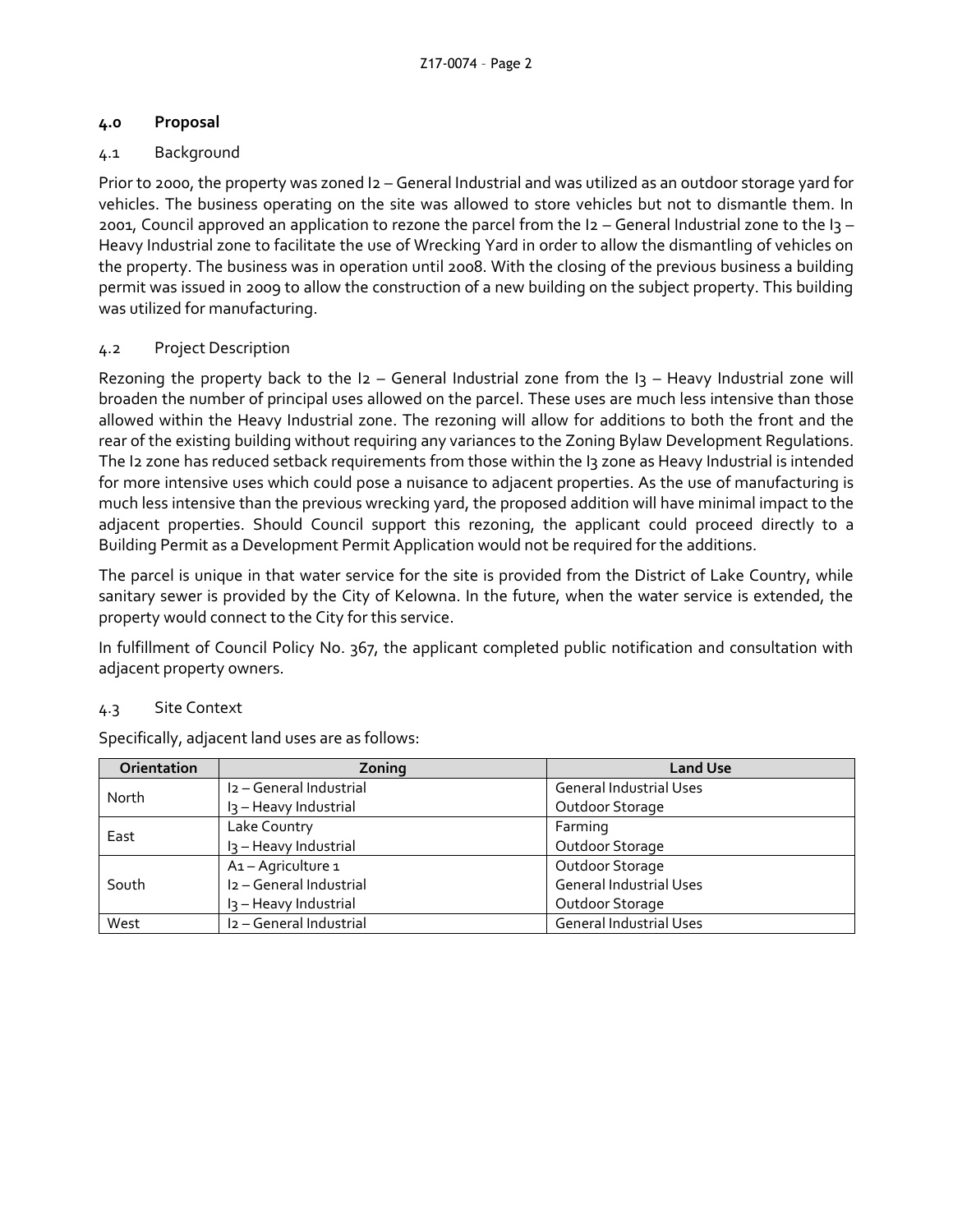

#### **Subject Property Map:**



### **5.0 Current Development Policies**

5.1 Kelowna Official Community Plan (OCP)

### **Development Process**

Industrial Land Use Intensification.<sup>1</sup> Encourage more intensive industrial use of currently under-utilized industrial sites during site redevelopment or by permitting lot subdivision where new lots can meet the minimum lot size requirements of the Zoning Bylaw.

# **6.0 Technical Comments**

6.1 Development Engineering Department

Refer to Attachment A.

<sup>-</sup><sup>1</sup> City of Kelowna Official Community Plan, Policy 5.29.1 (Development Process Chapter).